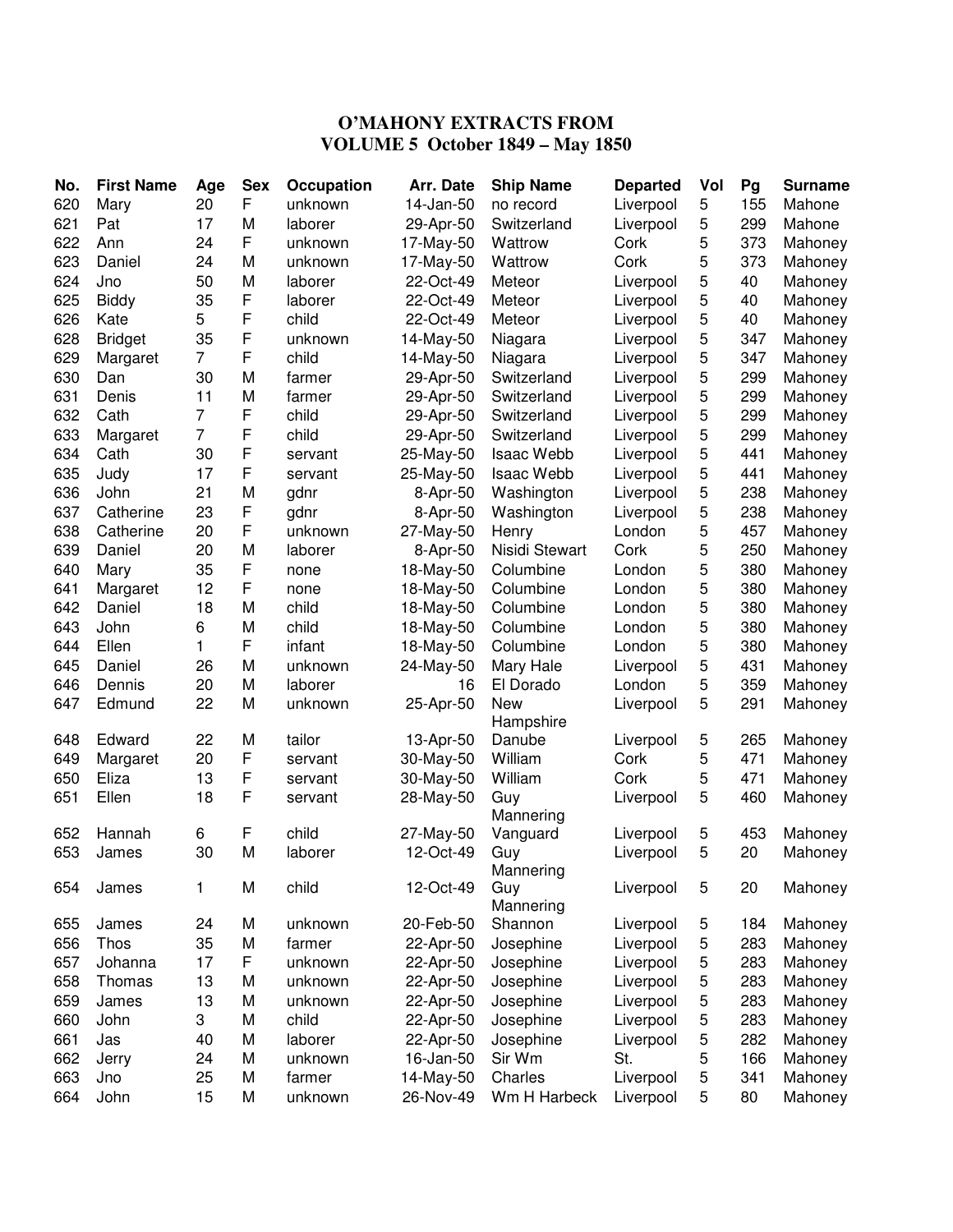| No. | <b>First Name</b> | Age    | <b>Sex</b> | Occupation | Arr. Date  | <b>Ship Name</b>       | <b>Departed</b> | Vol | Pg  | <b>Surname</b> |
|-----|-------------------|--------|------------|------------|------------|------------------------|-----------------|-----|-----|----------------|
| 665 | John              | 19     | M          | unknown    | 9-Jan-50   | John R Skiddy          | Liverpool       | 5   | 128 | Mahoney        |
| 666 | John              | 40     | M          | laborer    | 8-Apr-50   | Guy<br>Mannering       | Liverpool       | 5   | 234 | Mahoney        |
| 667 | John              | 25     | M          | laborer    | 8-Apr-50   | Nisidi Stewart         | Cork            | 5   | 250 | Mahoney        |
| 668 | John              | 23     | M          | Farmer     | 13-May-50  | Enterprise             | Liverpool       | 5   | 332 | Mahoney        |
| 669 | Margaret          | 18     | M          | Farmer     | 13-May-50  | Enterprise             | Liverpool       | 5   | 332 | Mahoney        |
| 670 | Karnes            | 34     | M          | laborer    | 10-May-50  | <b>Albert Gallitin</b> | Liverpool       | 5   | 320 | Mahoney        |
| 671 | Mary              | 28     | F          | unknown    | 10-May-50  | <b>Albert Gallitin</b> | Liverpool       | 5   | 320 | Mahoney        |
| 672 | Mary              | 1      | F          | infant     | 10-May-50  | <b>Albert Gallitin</b> | Liverpool       | 5   | 320 | Mahoney        |
| 673 | Maria             | 2      | F          | child      | 10-May-50  | <b>Albert Gallitin</b> | Liverpool       | 5   | 320 | Mahoney        |
| 674 | John              | 35     | M          | jeweler    | 20-May-50  | Riverdale              | Liverpool       | 5   | 466 | Mahoney        |
| 675 | Margt             | 21     | F          | laborer    | 25-May-50  | Scotland               | Liverpool       | 5   | 435 | Mahoney        |
| 676 | Mary              | 24     | F          | unknown    | 19-Oct-49  | Ivanhoe                | Liverpool       | 5   | 38  | Mahoney        |
| 677 | Mary              | 17     | F          | unknown    | 28-Jan-50  | Jane Black             | Limerick        | 5   | 177 | Mahoney        |
| 678 | Mary              | 20     | F          | laborer    | 11-May-50  | Constitution           | Liverpool       | 5   | 328 | Mahoney        |
| 679 | John              | 40     | M          | farmer     | 11-May-50  | Constitution           | Liverpool       | 5   | 328 | Mahoney        |
| 680 | Mary              | 35     | F          | farmer     | 11-May-50  | Constitution           | Liverpool       | 5   | 328 | Mahoney        |
| 681 | Thomas            | 23     | M          | farmer     | 11-May-50  | Constitution           | Liverpool       | 5   | 328 | Mahoney        |
| 682 | Thomas            | 26     | M          |            | 15-May-50  |                        |                 | 5   | 357 |                |
| 683 |                   |        | F          | unknown    |            | Devon<br>Devon         | Liverpool       |     | 357 | Mahoney        |
|     | Mary              | 6<br>1 | F          | unknown    | 15-May-50  |                        | Liverpool       | 5   |     | Mahoney        |
| 684 | Mary              |        | F          | infant     | 18-May-50  | Ann Moore              | Limerick        | 5   | 382 | Mahoney        |
| 685 | Mary              | 25     |            | servant    | 30-May-50  | William                | Cork            | 5   | 472 | Mahoney        |
| 686 | Tim               | 25     | M          | unknown    | 14-May-50  | Living Age             | Liverpool       | 5   | 348 | Mahoney        |
| 687 | Patk              | 30     | M          | laborer    | 19-Oct-50  | Ivanhoe                | Liverpool       | 5   | 37  | Mahoney        |
| 688 | Pat               | 24     | M          | unknown    | 13-Apr-50  | Centurion              | Liverpool       | 5   | 266 | Mahoney        |
| 689 | Pat               | 25     | M          | laborer    | 25-Apr-50  | Afghan                 | Liverpool       | 5   | 295 | Mahoney        |
| 690 | Pat               | 20     | M          | farmer     | 14-May-50  | Charles                | Liverpool       | 5   | 342 | Mahoney        |
| 691 | Ann               | 30     | F          | unknown    | 23-Feb-50  | Margaret<br>Evans      | London          | 5   | 191 | Mahony         |
| 692 | Catherine         | 11     | F          | unknown    | 23-Feb-50  | Margaret<br>Evans      | London          | 5   | 191 | Mahony         |
| 693 | <b>Brid</b>       | 17     | F          | Farmer     | 16-Mar-50  | John Currier           | Liverpool       | 5   | 216 | Mahony         |
| 694 | <b>Bridget</b>    | 26     | F          | none       | 4-Dec-49   | Marmion                | Liverpool       | 5   | 90  | Mahony         |
| 695 | Martin            | 25     | M          | shoemaker  | 5-Dec-49   | <b>Patrick Henry</b>   | Liverpool       | 5   | 94  | Mahony         |
| 696 | Margaret          | 21     | F          | none       | 5-Dec-49   | <b>Patrick Henry</b>   | Liverpool       | 5   | 94  | Mahony         |
| 697 | Margaret          | 28     | F          | none       | 18-Oct-49  | Ashburton              | Liverpool       | 5   | 32  | Mahony         |
| 698 | Michael           | 30     | M          | laborer    | 17-Oct-49  | Yorkshire              | Liverpool       | 5   | 29  | Mahony         |
| 699 | Cath              | 22     | F          | servant    | 17-Nov-49  | Rappahanock            | Liverpool       | 5   | 68  | Mahony         |
| 700 | Mich              | 20     | M          | unknown    | $1-Dec-49$ | Medomack               | Liverpool       | 5   | 85  | Mahony         |
| 701 | Ellen             | 18     | F          | unknown    | 1-Dec-49   | Medomack               | Liverpool       | 5   | 85  | Mahony         |
| 702 | Lawrence          | 28     | M          | laborer    | 10-Mar-50  | <b>Albert Gallatin</b> | Liverpool       | 5   | 322 | Mahony         |
| 703 | <b>Bridget</b>    | 27     | F          | unknown    | 10-Mar-50  | <b>Albert Gallatin</b> | Liverpool       | 5   | 322 | Mahony         |
| 704 | <b>Bridget</b>    | 4      | F          | child      | 10-Mar-50  | <b>Albert Gallatin</b> | Liverpool       | 5   | 322 | Mahony         |
| 705 | Michael           | 2      | M          | child      | 10-Mar-50  | <b>Albert Gallatin</b> | Liverpool       | 5   | 322 | Mahony         |
| 706 | John              | 1      | M          | infant     | 10-Mar-50  | <b>Albert Gallatin</b> | Liverpool       | 5   | 322 | Mahony         |
| 707 | Mick              | 35     | M          | laborer    | 30-Apr-50  | New York               | Liverpool       | 5   | 300 | Mahony         |
| 708 | Pat               | 14     | M          | laborer    | 30-Apr-50  | New York               | Liverpool       | 5   | 300 | Mahony         |
| 709 | Cath              | 20     | F          | Unknown    | 30-Apr-50  | New York               | Liverpool       | 5   | 300 | Mahony         |
| 710 | Thos              | 26     | M          | Unknown    | 27-May-50  | Atlas                  | Liverpool       | 5   | 448 | Mahony         |
| 711 | James             | 24     | M          | Unknown    | 27-May-50  | Atlas                  | Liverpool       | 5   | 448 | Mahony         |
| 712 | James             | 25     | M          | Unknown    | 27-May-50  | Atlas                  | Liverpool       | 5   | 448 | Mahony         |